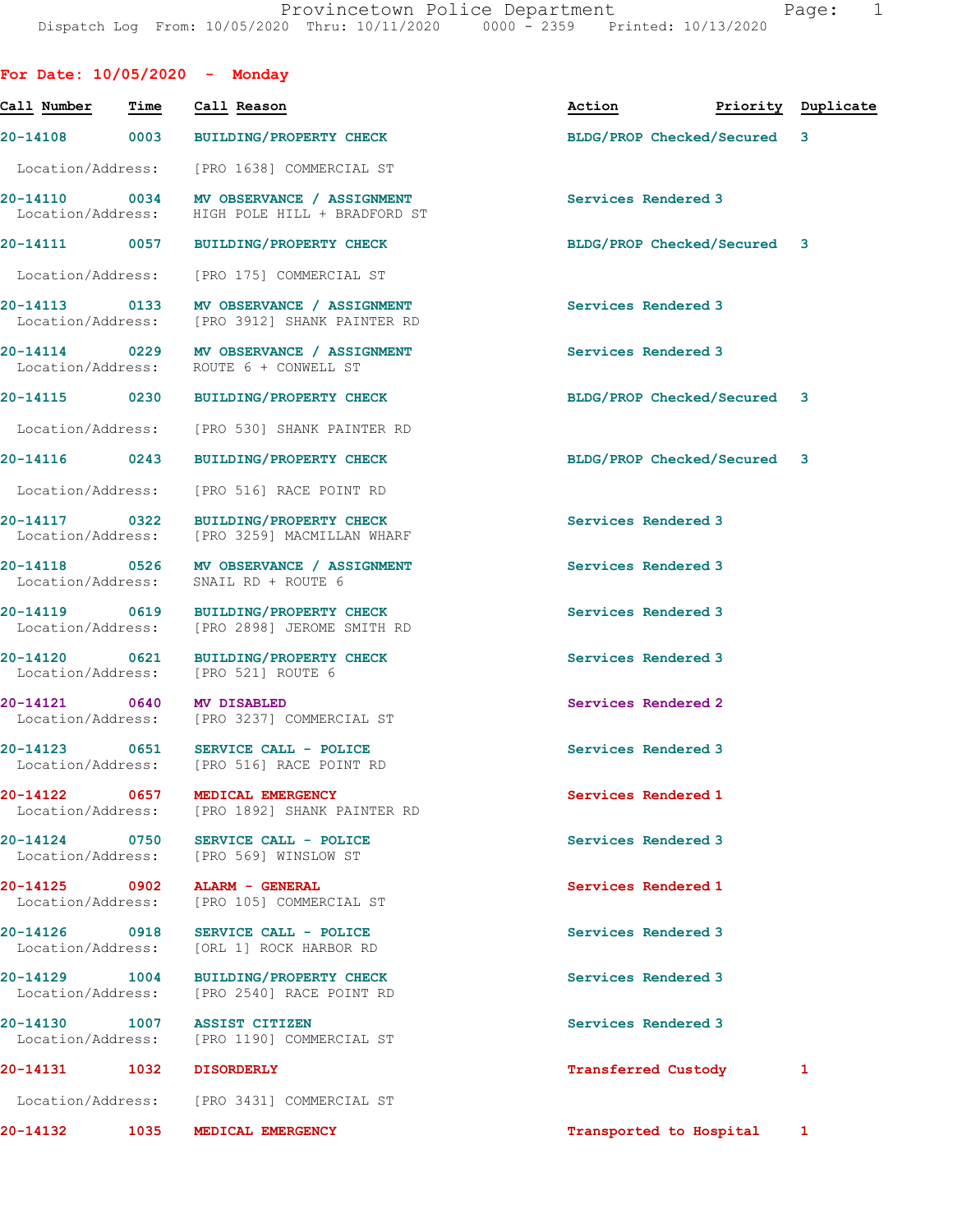Location: [PRO 3431] LOPES SQUARE

| Page: |  |
|-------|--|
|       |  |

| ALARM - GENERAL<br>Location/Address: [PRO 440] HARRY KEMP WAY                                | False Alarm 1               |  |
|----------------------------------------------------------------------------------------------|-----------------------------|--|
| 20-14137 1456<br>SERVICE CALL - POLICE<br>Location/Address: [PRO 569] WINSLOW ST             | Services Rendered 3         |  |
| 20-14141 1531 MV OBSERVANCE / ASSIGNMENT<br>Location/Address: [PRO 3611] CAPTAIN BERTIES WAY | Services Rendered 3         |  |
| 20-14140 1545<br>MV OBSERVANCE / ASSIGNMENT<br>HOWLAND ST + BRADFORD ST                      | Services Rendered 3         |  |
| <b>MV STOP</b><br>[PRO 3670] SHANK PAINTER RD                                                | <b>VERBAL WARNING 3</b>     |  |
| 20-14144 1737<br>BUILDING/PROPERTY CHECK<br>[PRO 3121] COMMERCIAL ST                         | Services Rendered 3         |  |
| 20-14146 1817 BUILDING/PROPERTY CHECK<br>Location/Address: [PRO 571] ALDEN ST                | Services Rendered 3         |  |
| 20-14147    1834    FIRE - STRUCTURE<br>Location/Address: [PRO 1328] COMMERCIAL ST           | Services Rendered 1         |  |
| 20-14149 1946<br><b>MV COMPLAINT</b><br>Location/Address: [PRO 115] COMMERCIAL ST            | Services Rendered 2         |  |
| 20-14150 2005<br>MEDICAL EMERGENCY<br>Location/Address: [PRO 1196] BRADFORD ACRES RD         | PATIENT REFUSAL 1           |  |
| 20-14152 2143<br><b>LOST PROPERTY</b><br>Location/Address: [PRO 542] SHANK PAINTER RD        | Services Rendered 3         |  |
| 20-14153 2145 BUILDING/PROPERTY CHECK                                                        | BLDG/PROP Checked/Secured 3 |  |
| [PRO 105] COMMERCIAL ST                                                                      |                             |  |
| <b>BUILDING/PROPERTY CHECK</b>                                                               | BLDG/PROP Checked/Secured 3 |  |
| Location/Address: [PRO 488] MAYFLOWER ST                                                     |                             |  |
| <b>BUILDING/PROPERTY CHECK</b><br>20-14156 2207                                              | BLDG/PROP Checked/Secured 3 |  |
| Location/Address: [PRO 526] RYDER ST EXT                                                     |                             |  |
| 20-14157 2208 MV OBSERVANCE / ASSIGNMENT<br>Location/Address: BRADFORD ST + HIGH POLE HILL   | <b>Services Rendered 3</b>  |  |
| 20-14158 2237 BUILDING/PROPERTY CHECK<br>Location/Address: [PRO 2898] JEROME SMITH RD        | Services Rendered 3         |  |
| 20-14159 2310 NOISE COMPLAINT<br>Location/Address: [PRO 3504] COMMERCIAL ST                  | <b>SPOKEN TO</b><br>3       |  |
| 20-14161 2339 MV OBSERVANCE / ASSIGNMENT<br>Location/Address: BRADFORD ST + RYDER ST         | Services Rendered 3         |  |
| 20-14162 2347 MV STOP<br>Location/Address: [PRO 4152] BRADFORD ST                            | Arrest(s) Made<br>3         |  |
|                                                                                              |                             |  |

## 20-14164 0042 BUILDING/PROPERTY CHECK BLDG/PROP Checked/Secured 3 Location/Address: [PRO 175] COMMERCIAL ST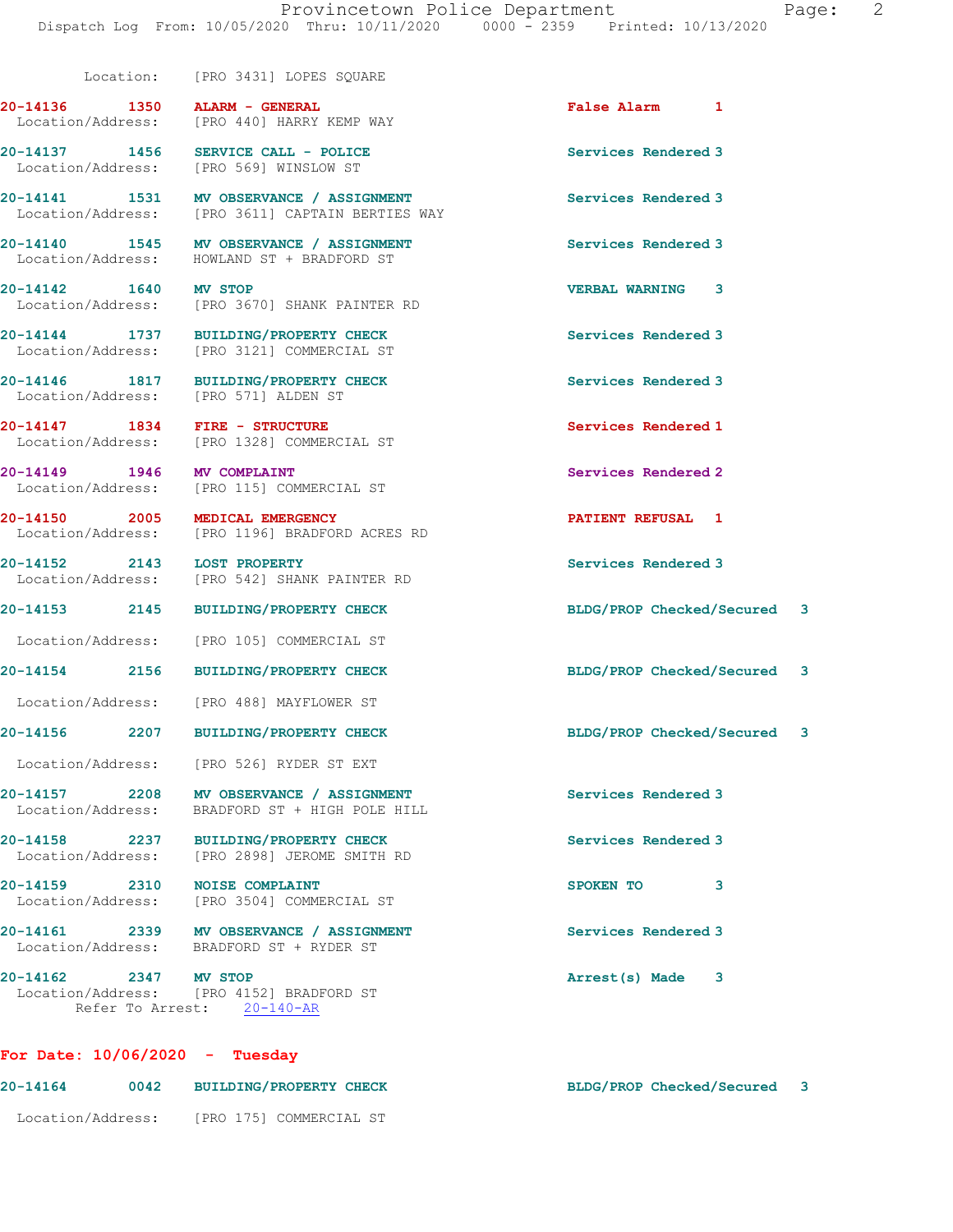Dispatch Log From: 10/05/2020 Thru: 10/11/2020 0000 - 2359 Printed: 10/13/2020 20-14165 0050 BUILDING/PROPERTY CHECK BLDG/PROP Checked/Secured 3 Location/Address: [PRO 182] COMMERCIAL ST 20-14166 0102 MV OBSERVANCE / ASSIGNMENT Services Rendered 3 Location/Address: CONWELL ST + HARRY KEMP WAY 20-14167 0206 BUILDING/PROPERTY CHECK BLDG/PROP Checked/Secured 3 Location/Address: [PRO 516] RACE POINT RD 20-14168 0223 MV OBSERVANCE / ASSIGNMENT Services Rendered 3 Location/Address: ROUTE 6 + SNAIL RD 20-14169 0235 BUILDING/PROPERTY CHECK BLDG/PROP Checked/Secured 3 Location/Address: [PRO 1780] JOHNSON ST 20-14170 0248 BUILDING/PROPERTY CHECK Services Rendered 3 Location/Address: [PRO 2540] RACE POINT RD 20-14171 0306 BUILDING/PROPERTY CHECK Services Rendered 3 Location/Address: [PRO 521] ROUTE 6 20-14172 0426 BUILDING/PROPERTY CHECK BLDG/PROP Checked/Secured 3 Location/Address: [PRO 413] CONWELL ST 20-14173 0527 BUILDING/PROPERTY CHECK BLDG/PROP Checked/Secured 3 Location/Address: [PRO 530] SHANK PAINTER RD 20-14174 0535 MV OBSERVANCE / ASSIGNMENT Services Rendered 3 Location/Address: ROUTE 6 + HOWLAND ST 20-14175 0602 MV OBSERVANCE / ASSIGNMENT Services Rendered 3 Location/Address: 20-14176 0606 SERVICE CALL - POLICE Services Rendered 3 Location/Address: [PRO 516] RACE POINT RD 20-14178 0751 SERVICE CALL - POLICE Services Rendered 3 Location/Address: [PRO 569] WINSLOW ST 20-14180 0821 BIKE - GENERAL Services Rendered 2 Location/Address: [PRO 2481] TREMONT ST 20-14181 0905 FOLLOW UP Services Rendered 2 Location/Address: [PRO 1692] BRADFORD ST 20-14183 0916 MV STOP VERBAL WARNING 3 Location/Address: NICKERSON ST + BRADFORD ST 20-14184 0922 MV STOP VERBAL WARNING 3 [PRO 1882] SHANK PAINTER RD 20-14185 0925 BIKE - GENERAL Services Rendered 2 Location/Address: [PRO 329] COMMERCIAL ST 20-14187 0941 911 - GENERAL Services Rendered 1 Location/Address: [PRO 569] WINSLOW ST 20-14189 1013 MEDICAL EMERGENCY Transported to Hospital 1 Location/Address: [PRO 440] HARRY KEMP WAY 20-14192 1043 LOST PROPERTY Services Rendered 3 Location/Address: [PRO 542] SHANK PAINTER RD 20-14193 1053 MV OBSERVANCE / ASSIGNMENT Services Rendered 3 Location/Address: PRINCE ST + BRADFORD ST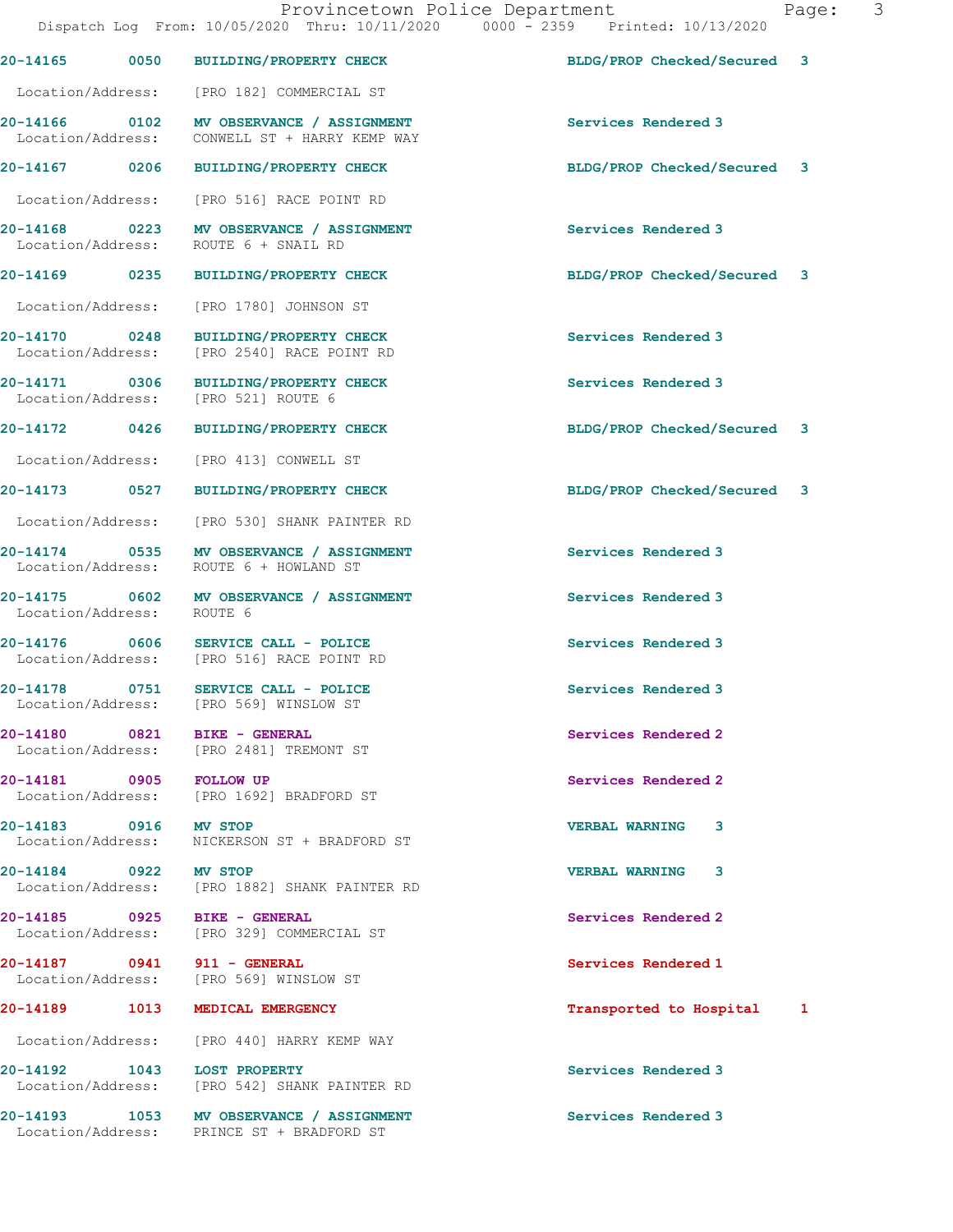| 20-14194 1113 MV COMPLAINT                                   |      | Location/Address: [PRO 1397] MONTELLO ST                                              | Vehicle Towed 2             |                |   |
|--------------------------------------------------------------|------|---------------------------------------------------------------------------------------|-----------------------------|----------------|---|
| 20-14195 1211 FOLLOW UP                                      |      | Location: WEST ROAM                                                                   | Services Rendered 2         |                |   |
|                                                              |      | 20-14196 1305 MV OBSERVANCE / ASSIGNMENT<br>Location/Address: [PRO 3440] ROUTE 6      | Services Rendered 3         |                |   |
|                                                              |      | 20-14200 1428 BUILDING/PROPERTY CHECK<br>Location/Address: [PRO 2512] JEROME SMITH RD | Services Rendered 3         |                |   |
| 20-14201 1458                                                |      | SERVICE CALL - POLICE<br>Location/Address: [PRO 569] WINSLOW ST                       | Services Rendered 3         |                |   |
| 20-14203 1544 LOST PROPERTY                                  |      | Location/Address: [PRO 526] RYDER ST EXT                                              | Services Rendered 3         |                |   |
|                                                              |      | 20-14204 1547 PARKING COMPLAINT                                                       | Citation / Warning Issued 3 |                |   |
|                                                              |      | Location/Address: [PRO 2512] JEROME SMITH RD                                          |                             |                |   |
| 20-14205 1558 MV COMPLAINT                                   |      | Location/Address: [PRO 2610] BRADFORD ST                                              | Services Rendered 2         |                |   |
| Location/Address: ROUTE 6                                    |      | 20-14206 1614 MV OBSERVANCE / ASSIGNMENT                                              | Services Rendered 3         |                |   |
| 20-14207 1625 MV STOP<br>Location/Address: SHANK PAINTER RD  |      |                                                                                       | VERBAL WARNING 3            |                |   |
|                                                              |      | 20-14208 1652 MEDICAL EMERGENCY                                                       | Transported to Hospital 1   |                |   |
|                                                              |      | Location/Address: [PRO 2087] HARRY KEMP WAY                                           |                             |                |   |
| 20-14209 1707 LOST PROPERTY<br>Location/Address: PLEASANT ST |      |                                                                                       | Services Rendered 3         |                |   |
|                                                              |      | 20-14211 1728 SUSPICIOUS ACTIVITY<br>Location/Address: [PRO 3430] COMMERCIAL ST       | Could Not Locate 2          |                |   |
| 20-14212 1732 LOST PROPERTY                                  |      | Location/Address: [PRO 542] SHANK PAINTER RD                                          | Services Rendered 3         |                |   |
| 20-14214<br>1826<br>Location/Address:                        |      | <b>ANIMAL CALL</b><br>WEBSTER AVE                                                     | <b>GONE ON ARRIVAL</b>      | 2              |   |
| 20-14216<br>Location/Address:                                | 2022 | SUSPICIOUS ACTIVITY<br>[PRO 569] WINSLOW ST                                           | SPOKEN TO                   | $\overline{2}$ |   |
| 20-14218 2038                                                |      | <b>BUILDING/PROPERTY CHECK</b><br>Location/Address: [PRO 3259] MACMILLAN WHARF        | Services Rendered 3         |                |   |
| 20-14219 2128<br>Location/Address:                           |      | MV OBSERVANCE / ASSIGNMENT<br>BRADFORD ST + BANGS ST                                  | Services Rendered 3         |                |   |
| 20-14221<br>Location/Address:                                | 2206 | BUILDING/PROPERTY CHECK<br>[PRO 564] BAYBERRY AVE                                     | Services Rendered 3         |                |   |
| 20-14222                                                     | 2230 | <b>BUILDING/PROPERTY CHECK</b>                                                        | BLDG/PROP Checked/Secured   |                | 3 |
| Location/Address:                                            |      | [PRO 569] WINSLOW ST                                                                  |                             |                |   |
| 20-14223                                                     | 2332 | <b>BUILDING/PROPERTY CHECK</b>                                                        | BLDG/PROP Checked/Secured   |                | 3 |
| Location/Address:                                            |      | [PRO 488] MAYFLOWER ST                                                                |                             |                |   |
| 20-14225<br>Location/Address:                                | 2358 | MV OBSERVANCE / ASSIGNMENT<br>BRADFORD ST EXT + SPINNAKER LN                          | Services Rendered 3         |                |   |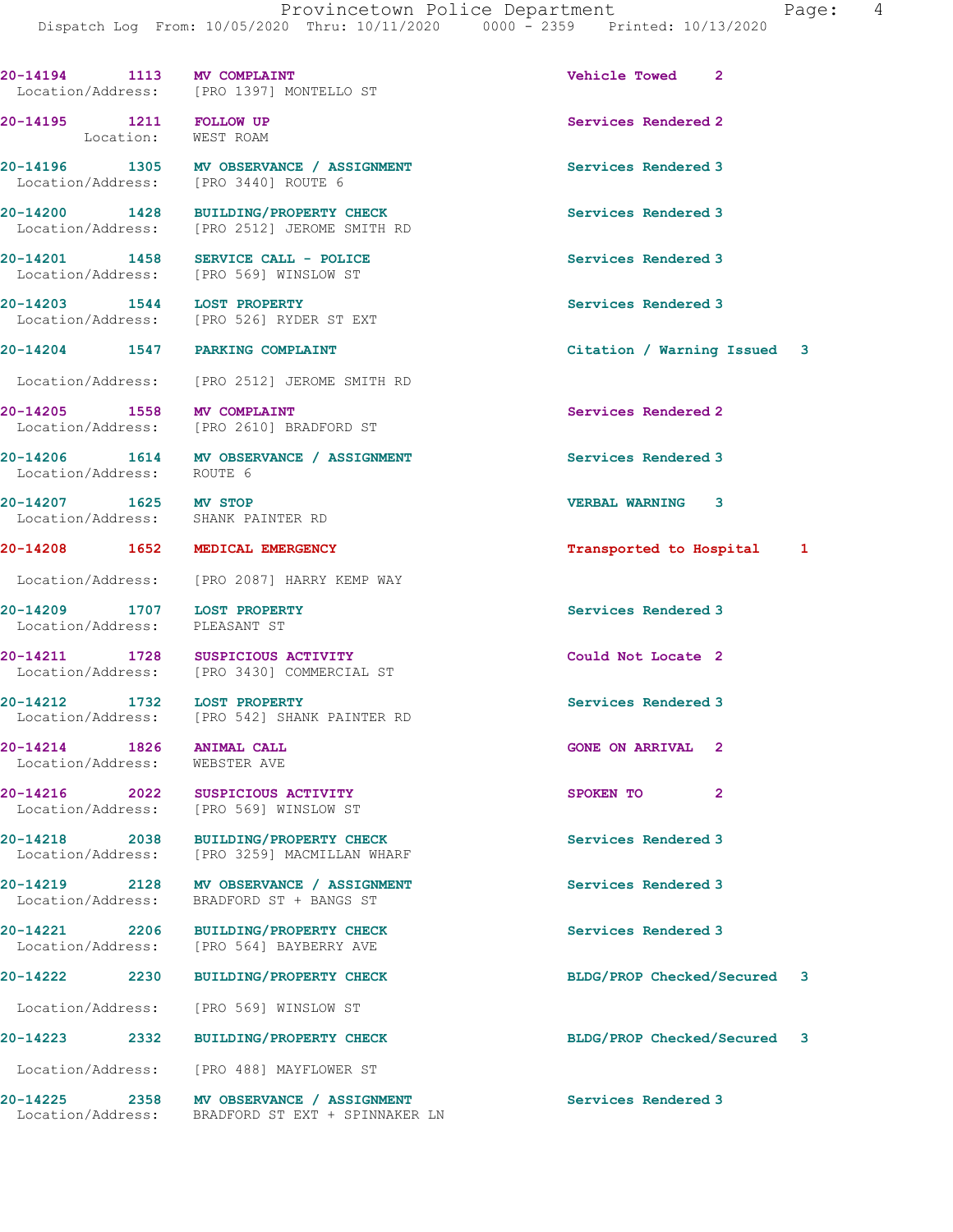For Date: 10/07/2020 - Wednesday 20-14227 0012 MV OBSERVANCE / ASSIGNMENT Services Rendered 3<br>
Location/Address: SHANK PAINTER RD + JEROME SMITH RD SHANK PAINTER RD + JEROME SMITH RD 20-14228 0031 BUILDING/PROPERTY CHECK BLDG/PROP Checked/Secured 3 Location/Address: [PRO 2977] COMMERCIAL ST 20-14229 0032 BUILDING/PROPERTY CHECK BLDG/PROP Checked/Secured 3 Location/Address: [PRO 4080] RYDER ST EXT 20-14230 0053 MV OBSERVANCE / ASSIGNMENT Services Rendered 3<br>
Location/Address: [PRO 94] BRADFORD ST [PRO 94] BRADFORD ST 20-14232 0134 BUILDING/PROPERTY CHECK BLDG/PROP Checked/Secured 3 Location/Address: [PRO 182] COMMERCIAL ST 20-14233 0139 BUILDING/PROPERTY CHECK BLDG/PROP Checked/Secured 3 Location/Address: [PRO 175] COMMERCIAL ST 20-14234 0147 BUILDING/PROPERTY CHECK Services Rendered 3 Location/Address: [PRO 2540] RACE POINT RD 20-14235 0156 BUILDING/PROPERTY CHECK Services Rendered 3 [PRO 2206] PILGRIMS LANDING 20-14236 0206 MV OBSERVANCE / ASSIGNMENT Services Rendered 3 Location/Address: ROUTE 6 + SNAIL RD 20-14237 0219 MV STOP VERBAL WARNING 3 Location/Address: ROUTE 6 + SHANK PAINTER RD 20-14238 0230 BUILDING/PROPERTY CHECK BLDG/PROP Checked/Secured 3 Location/Address: [PRO 530] SHANK PAINTER RD 20-14240 0553 MV OBSERVANCE / ASSIGNMENT Services Rendered 3 Location/Address: [PRO 521] ROUTE 6 20-14241 0606 MV OBSERVANCE / ASSIGNMENT Services Rendered 3<br>
Location/Address: [PRO 3670] SHANK PAINTER RD [PRO 3670] SHANK PAINTER RD 20-14239 0630 SERVICE CALL - POLICE Services Rendered 3 Location/Address: [PRO 516] RACE POINT RD 20-14242 0745 SERVICE CALL - POLICE SERVICE Services Rendered 3<br>
Location/Address: [PRO 569] WINSLOW ST [PRO 569] WINSLOW ST 20-14243 0805 BUILDING/PROPERTY CHECK Services Rendered 3 Location/Address: [PRO 2206] PILGRIMS LANDING 20-14244 0809 BUILDING/PROPERTY CHECK Services Rendered 3<br>
Location/Address: [PRO 2490] PROVINCELANDS RD [PRO 2490] PROVINCELANDS RD 20-14245 0843 PARK, WALK & TALK Services Rendered 3 Location/Address: [PRO 3121] COMMERCIAL ST 20-14246 0848 MV STOP VERBAL WARNING 3 Location/Address: BRADFORD ST + HANCOCK ST 20-14247 0850 BUILDING/PROPERTY CHECK BLDG/PROP Checked/Secured 3 Location/Address: [PRO 2206] PILGRIMS LANDING 20-14250 0904 HAZARDS Referred to Other Agency 2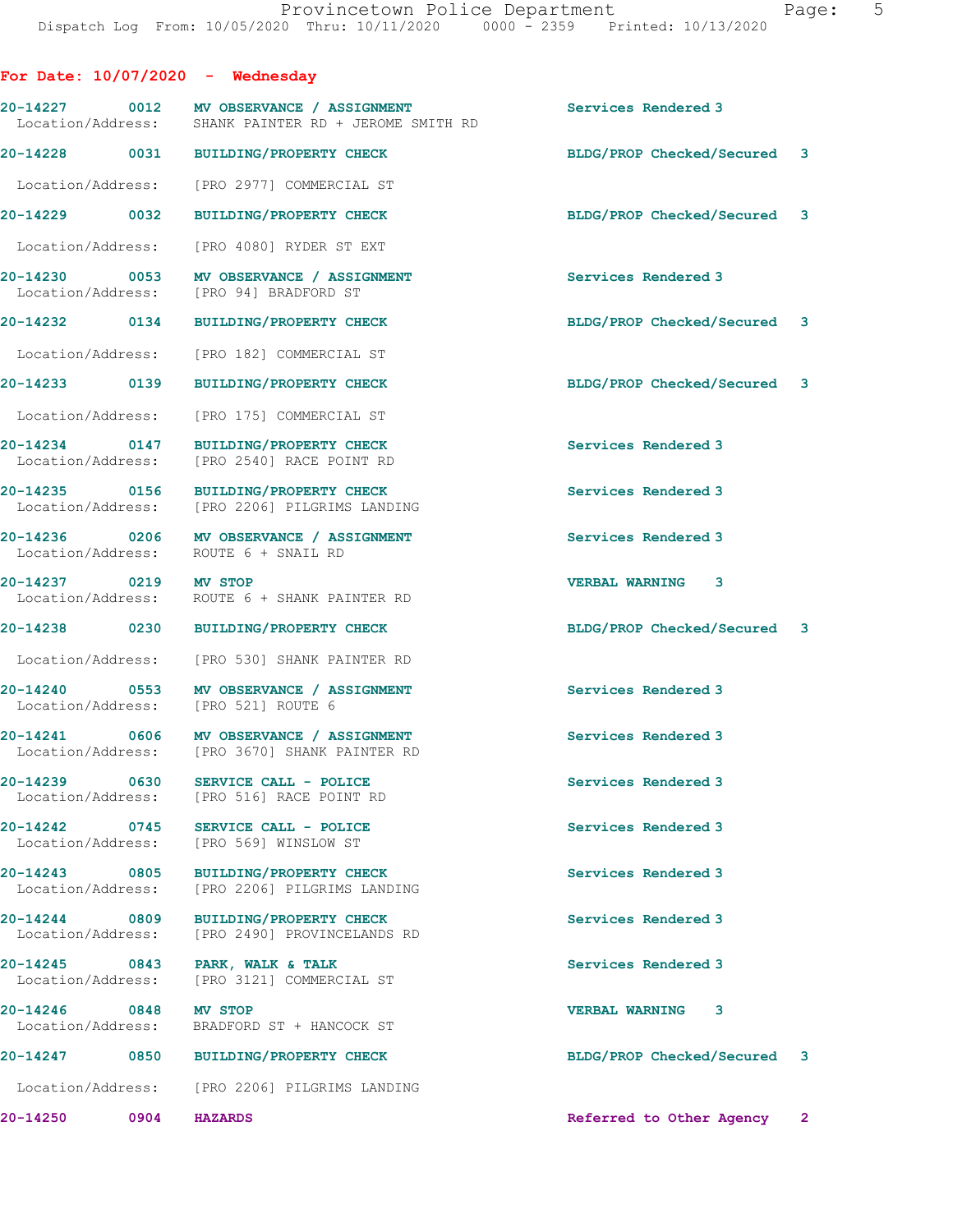|                                            | Provincetown Police Department<br>Dispatch Log From: 10/05/2020 Thru: 10/11/2020 0000 - 2359 Printed: 10/13/2020 | Page:                       | 6 |
|--------------------------------------------|------------------------------------------------------------------------------------------------------------------|-----------------------------|---|
|                                            | Location/Address: [PRO 693] AUNT SUKEYS WAY                                                                      |                             |   |
|                                            | 20-14251 0907 MEDICAL EMERGENCY                                                                                  | Transported to Hospital 1   |   |
|                                            | Location/Address: [PRO 3222] ALDEN ST                                                                            |                             |   |
| 20-14252 0912 MV STOP<br>Location/Address: | BRADFORD ST + SHANK PAINTER RD                                                                                   | <b>VERBAL WARNING</b><br>3  |   |
| 20-14253 0925 MV STOP                      | Location/Address: WEST VINE ST + BRADFORD ST EXT                                                                 | <b>VERBAL WARNING 3</b>     |   |
|                                            | 20-14254 0939 911 - GENERAL<br>Location/Address: [PRO 413] CONWELL ST                                            | Services Rendered 1         |   |
| 20-14256 1006 MV STOP                      |                                                                                                                  | Citation / Warning Issued 3 |   |
|                                            | Location/Address: [PRO 44] BRADFORD ST                                                                           |                             |   |
|                                            | 20-14257 1021 ASSIST CITIZEN<br>Location/Address: [PRO 2184] NELSON AVE                                          | Services Rendered 3         |   |
|                                            | 20-14259 1027 MV COLLISION<br>Location/Address: [PRO 2752] WASHINGTON AVE                                        | Services Rendered 1         |   |
|                                            | 20-14258 1028 MV OBSERVANCE / ASSIGNMENT<br>Location/Address: [PRO 3440] ROUTE 6                                 | Services Rendered 3         |   |
|                                            | 20-14260 1030 911 - GENERAL<br>Location/Address: [PRO 2748] POINT ST                                             | Services Rendered 1         |   |
|                                            | 20-14263 1144 SERVICE CALL - POLICE<br>Location/Address: [PRO 3296] SHANK PAINTER RD                             | Services Rendered 3         |   |
| Original Call #: 20-14258                  | 20-14261 1148 LARCENY / FORGERY / FRAUD<br>Location/Address: [PRO 914] DUNCAN LN                                 | Services Rendered 2         |   |
| 20-14264 1212                              | <b>MV HIT &amp; RUN</b><br>Location/Address: COMMERCIAL ST                                                       | Services Rendered 2         |   |
|                                            | 20-14265 1235 911 - GENERAL<br>Location/Address: THISTLEMORE RD                                                  | 1<br>SPOKEN TO              |   |
|                                            | 20-14266 1247 911 - GENERAL<br>Location/Address: [PRO 3670] SHANK PAINTER RD                                     | SPOKEN TO<br>$\mathbf{1}$   |   |
|                                            | 20-14269 1318 911 - GENERAL                                                                                      | Referred to Other Agency 1  |   |
|                                            | Location/Address: [PRO 2499] RACE POINT RD                                                                       |                             |   |
|                                            | 20-14270 1323 NOISE COMPLAINT<br>Location/Address: [PRO 3094] COMMERCIAL ST                                      | Services Rendered 3         |   |
|                                            | 20-14272 1418 GENERAL INFO<br>Location/Address: [PRO 3222] ALDEN ST                                              | Services Rendered 3         |   |
|                                            | 20-14273 1452 SERVICE CALL - POLICE<br>Location/Address: [PRO 516] RACE POINT RD                                 | Services Rendered 3         |   |

20-14274 1457 SCHOOL CROSSING Services Rendered 3

20-14276 1516 BUILDING/PROPERTY CHECK BLDG/PROP Checked/Secured 3

20-14279 1540 LARCENY / FORGERY / FRAUD Services Rendered 2 Location/Address: [PRO 105] COMMERCIAL ST

Original Call #: 20-14239

Location/Address: [PRO 569] WINSLOW ST

Location/Address: [PRO 569] WINSLOW ST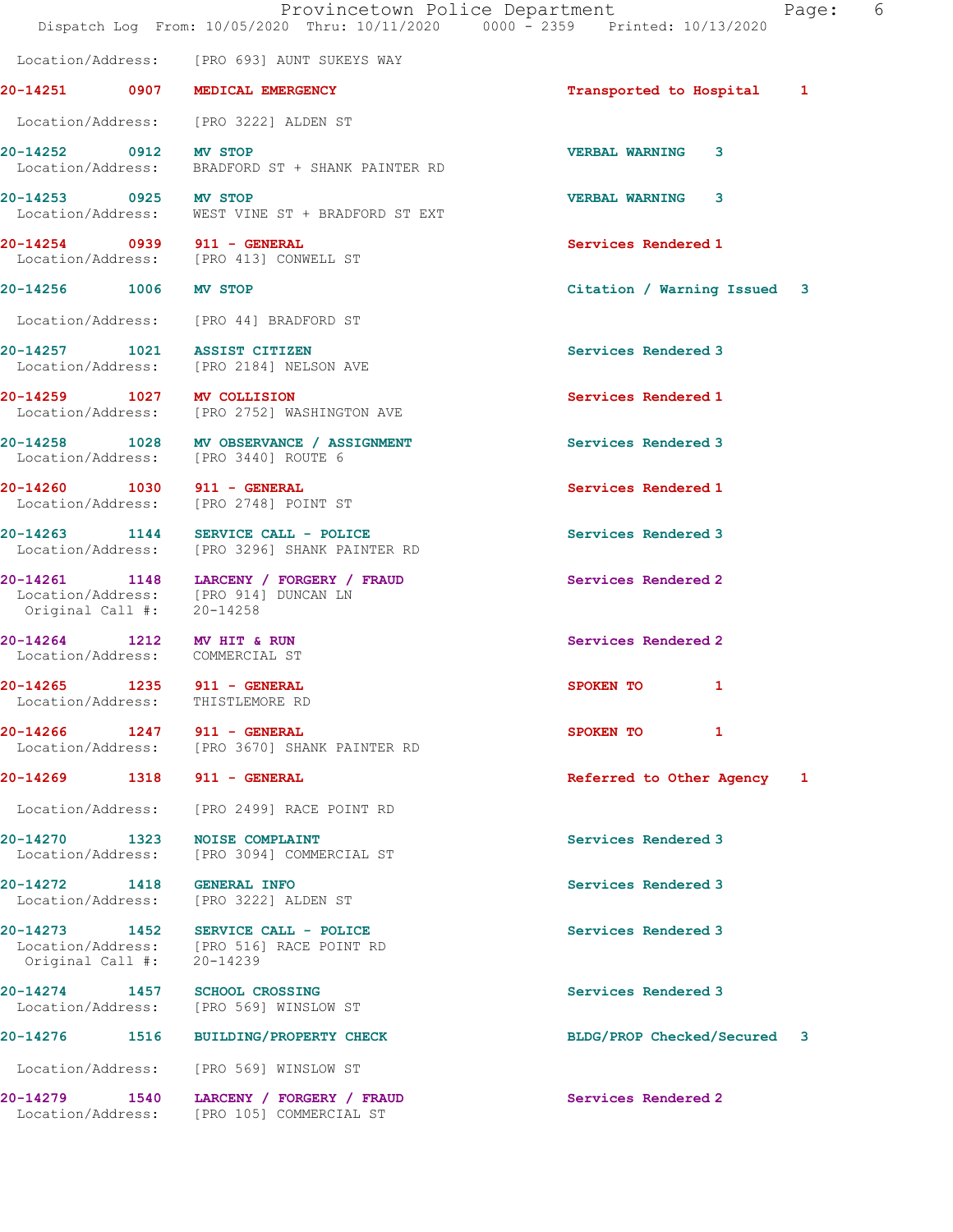20-14280 1551 MV OBSERVANCE / ASSIGNMENT Services Rendered 3 Location/Address: PROVINCELANDS RD + BRADFORD ST EXT

20-14281 1600 MV OBSERVANCE / ASSIGNMENT Services Rendered 3 Location/Address: ROUTE 6 + SNAIL RD

20-14282 1625 LOST CELLPHONE Services Rendered 3 Location/Address: [PRO 518] RACE POINT RD

Location/Address: HARRY KEMP WAY + HOWLAND ST

Location/Address: [PRO 542] SHANK PAINTER RD

20-14286 1754 NOISE COMPLAINT Services Rendered 3 Vicinity of: [PRO 4152] BRADFORD ST

20-14287 1804 MV OBSERVANCE / ASSIGNMENT Services Rendered 3 Location/Address: COMMERCIAL ST + SNAIL RD

20-14291 1821 MEDICAL EMERGENCY **1821 1821 1821 1** Location/Address: [PRO 2558] BRADFORD ST

20-14288 1848 FIRE - OTHER Services Rendered 1 Location/Address: [PRO 2558] BRADFORD ST

Location/Address: THISTLEMORE RD

20-14302 1900 ALARM - FIRE Services Rendered 1 Location/Address: [PRO 284] COMMERCIAL ST

Location/Address: TELEGRAPH HILL RD + BRADFORD ST EXT

20-14294 1946 MEDICAL EMERGENCY Services Rendered 1 Location/Address: [PRO 2647] SHANK PAINTER RD

Location/Address: [PRO 106] COMMERCIAL ST

20-14298 2018 FIRE - OTHER Services Rendered 1 Location/Address: WEST VINE ST + BRADFORD ST EXT

Location/Address: [PRO 2499] RACE POINT RD

20-14303 2055 ALARM - FIRE Services Rendered 1 Location/Address: [PRO 2554] COMMERCIAL ST

20-14300 2119 911 BACK-UP BATTERY Services Rendered 1 Location/Address: [PRO 542] SHANK PAINTER RD

Location/Address: BRADFORD ST

20-14283 1634 STRAY CAT Referred to Other Agency 2

20-14284 1646 MV COLLISION Services Rendered 1

20-14290 1915 HAZARDS Referred to Other Agency 2

20-14295 1946 ROAD HAZARD Referred to Other Agency 2

20-14293 2032 MV COMPLAINT Referred to Other Agency 2

20-14308 2311 911 - GENERAL No Action Required 3

20-14304 2315 HAZARDS False Alarm 2

For Date: 10/08/2020 - Thursday

| 20-14306<br>Location/Address: | 0033 | <b>ASSIST CITIZEN</b><br>[PRO 781] CAPTAIN BERTIES WAY | Services Rendered 3 |
|-------------------------------|------|--------------------------------------------------------|---------------------|
| 20-14309<br>Location/Address: | 0618 | SERVICE CALL - POLICE<br>FPRO 5161 RACE POINT RD       | Services Rendered 3 |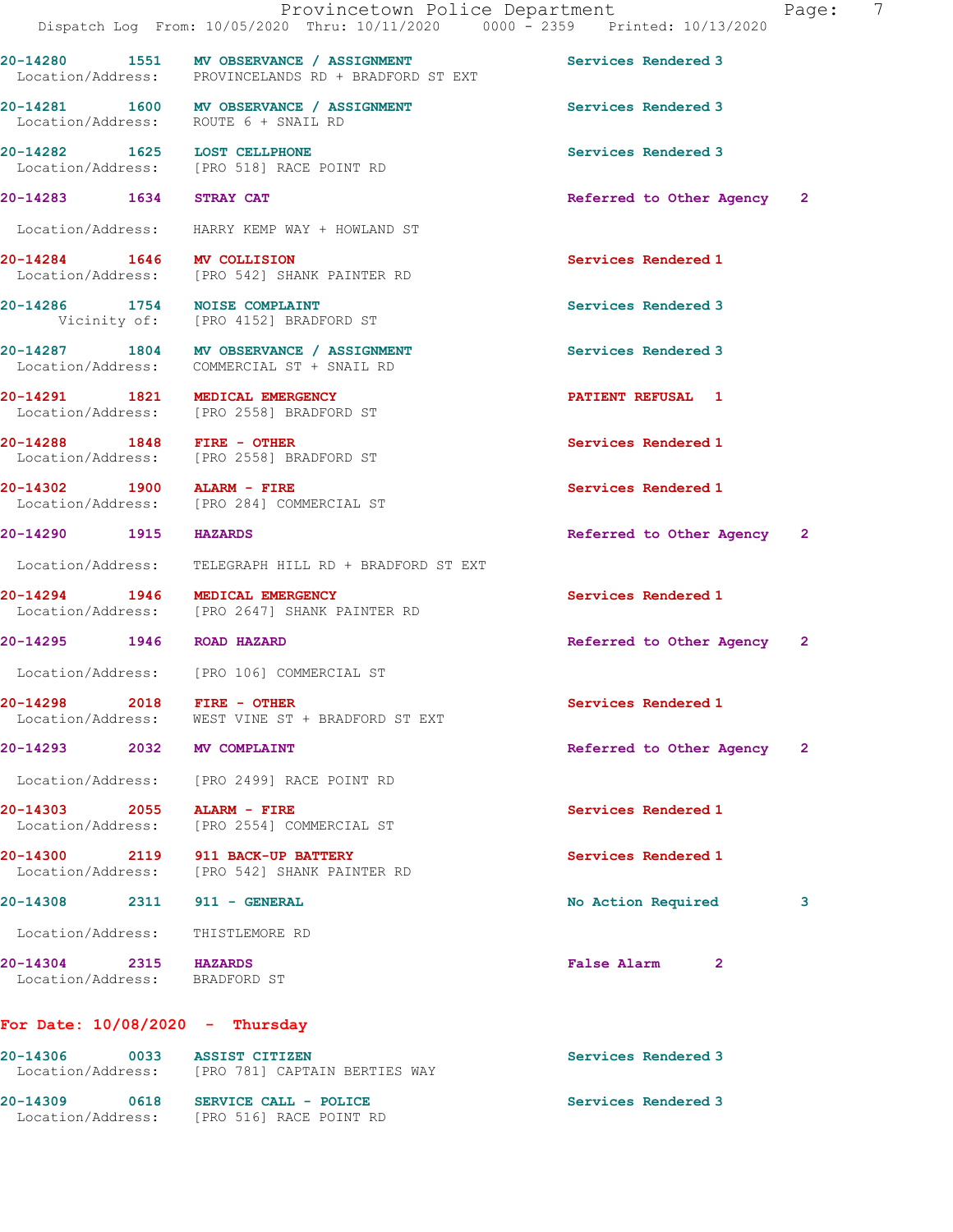|                                   | Provincetown Police Department<br>Dispatch Log From: 10/05/2020 Thru: 10/11/2020 0000 - 2359 Printed: 10/13/2020                |                             | 8 <sup>8</sup><br>Page: |
|-----------------------------------|---------------------------------------------------------------------------------------------------------------------------------|-----------------------------|-------------------------|
|                                   | 20-14310 0753 SERVICE CALL - POLICE<br>Location/Address: [PRO 569] WINSLOW ST                                                   | Services Rendered 3         |                         |
| Original Call $\sharp$ : 20-14305 | 20-14311 0815 SERVICE CALL - POLICE<br>Location/Address: [ORL 1] ROCK HARBOR RD + BRADFORD ST EXT<br>Refer To Arrest: 20-142-AR | Services Rendered 3         |                         |
|                                   | 20-14312 0915 MEDICAL EMERGENCY<br>Location/Address: [PRO 395] COMMERCIAL ST                                                    | PATIENT REFUSAL 1           |                         |
| 20-14313 0929 ASSIST CITIZEN      |                                                                                                                                 | <b>Transferred Custody</b>  | 3                       |
|                                   | Location/Address: [PRO 1119] WAREHAM ST                                                                                         |                             |                         |
|                                   | 20-14314 0938 MEDICAL EMERGENCY                                                                                                 | Transported to Hospital     | 1                       |
|                                   | Location/Address: [PRO 1119] WAREHAM ST                                                                                         |                             |                         |
| 20-14317 1040 MV STOP             |                                                                                                                                 | Citation / Warning Issued 3 |                         |
|                                   | Location/Address: [PRO 4152] BRADFORD ST                                                                                        |                             |                         |
|                                   | 20-14318 1049 BUILDING/PROPERTY CHECK<br>Location/Address: [PRO 3259] MACMILLAN WHARF                                           | Services Rendered 3         |                         |
|                                   | 20-14321 103 SERVICE CALL - POLICE<br>Location/Address: [PRO 3233] RACE POINT RD                                                | Services Rendered 3         |                         |
|                                   | 20-14322 1127 SERVICE CALL - POLICE<br>Location/Address: [PRO 542] SHANK PAINTER RD                                             | SPOKEN TO 3                 |                         |
|                                   | 20-14323 1147 BUILDING/PROPERTY CHECK                                                                                           | BLDG/PROP Checked/Secured 3 |                         |
|                                   | Location/Address: [PRO 3287] ROUTE 6                                                                                            |                             |                         |
|                                   | 20-14324 1149 PARK, WALK & TALK<br>Location/Address: [PRO 537] SHANK PAINTER RD                                                 | Services Rendered 3         |                         |
|                                   | 20-14326 1305 SERVICE CALL - POLICE<br>Location/Address: [PRO 1434] STANDISH ST                                                 | SPOKEN TO<br>3              |                         |
|                                   | 20-14333 1459 SERVICE CALL - POLICE<br>Location/Address: [PRO 569] WINSLOW ST                                                   | Services Rendered 3         |                         |
|                                   | 20-14334 1505 MISSING PERSON<br>Location/Address: [PRO 526] RYDER ST EXT                                                        | Services Rendered 1         |                         |
|                                   | 20-14336 1529 SERVICE CALL - POLICE<br>Location/Address: [PRO 1387] JEROME SMITH RD                                             | Services Rendered 3         |                         |
|                                   | 20-14337 1623 PARK, WALK & TALK<br>Location/Address: [PRO 440] HARRY KEMP WAY                                                   | Services Rendered 3         |                         |
|                                   | 20-14339 1639 MV OBSERVANCE / ASSIGNMENT<br>Location/Address: ROUTE 6 + SNAIL RD                                                | Services Rendered 3         |                         |
|                                   | 20-14340 1750 BUILDING/PROPERTY CHECK<br>Location/Address: [PRO 3296] SHANK PAINTER RD                                          | Services Rendered 3         |                         |
|                                   | 20-14341 1753 LOST EYEGLASSES<br>Location/Address: [PRO 105] COMMERCIAL ST                                                      | Services Rendered 3         |                         |
|                                   | 20-14343 1818 MV OBSERVANCE / ASSIGNMENT<br>Location/Address: ROUTE 6 + SNAIL RD                                                | Services Rendered 3         |                         |
|                                   | 20-14344 1841 HARASSMENT / THREATS<br>Location/Address: [PRO 2548] HOWLAND ST                                                   | Services Rendered 2         |                         |
|                                   | 20-14347 1920 MEDICAL EMERGENCY                                                                                                 | Transported to Hospital 1   |                         |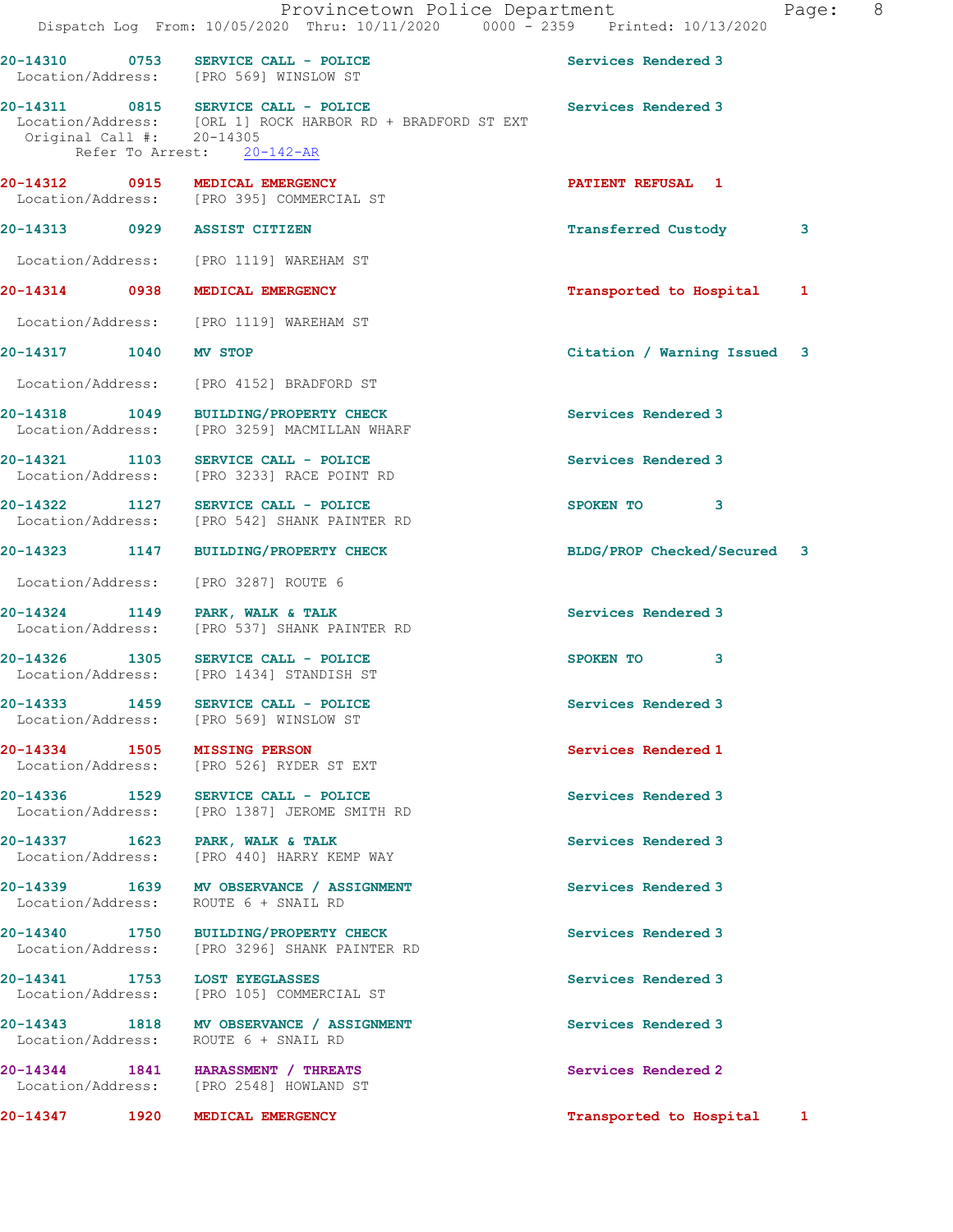|                       |                                                                                       | Provincetown Police Department<br>Dispatch Log From: 10/05/2020 Thru: 10/11/2020 0000 - 2359 Printed: 10/13/2020 | - 9<br>Page: |
|-----------------------|---------------------------------------------------------------------------------------|------------------------------------------------------------------------------------------------------------------|--------------|
|                       | Location/Address: [PRO 1219] WILLOW DR                                                |                                                                                                                  |              |
|                       | 20-14349 1945 BUILDING/PROPERTY CHECK<br>Location/Address: [PRO 571] ALDEN ST         | Services Rendered 3                                                                                              |              |
| 20-14350 2009 MV STOP |                                                                                       | Citation / Warning Issued 3                                                                                      |              |
|                       | Location/Address: [PRO 2832] COMMERCIAL ST                                            |                                                                                                                  |              |
|                       | 20-14352 2039 BUILDING/PROPERTY CHECK<br>Location/Address: [PRO 2483] COMMERCIAL ST   | Services Rendered 3                                                                                              |              |
| 20-14355 2215 MV STOP |                                                                                       | Citation / Warning Issued 3                                                                                      |              |
|                       | Location/Address: [PRO 3276] COMMERCIAL ST                                            |                                                                                                                  |              |
|                       | For Date: $10/09/2020 -$ Friday                                                       |                                                                                                                  |              |
|                       | 20-14359 0149 MV OBSERVANCE / ASSIGNMENT<br>Location/Address: ROUTE 6 + CONWELL ST    | Services Rendered 3                                                                                              |              |
|                       | 20-14360 0335 BUILDING/PROPERTY CHECK                                                 | BLDG/PROP Checked/Secured 3                                                                                      |              |
|                       | Location/Address: [PRO 530] SHANK PAINTER RD                                          |                                                                                                                  |              |
|                       | 20-14362 0515 MV OBSERVANCE / ASSIGNMENT<br>Location/Address: ROUTE 6 + HOWLAND ST    | Services Rendered 3                                                                                              |              |
|                       | 20-14363 0520 BUILDING/PROPERTY CHECK                                                 | BLDG/PROP Checked/Secured 3                                                                                      |              |
|                       | Location/Address: [PRO 447] JEROME SMITH RD                                           |                                                                                                                  |              |
| Location/Address:     | 20-14364 0544 MV OBSERVANCE / ASSIGNMENT<br>ROUTE 6 + SHANK PAINTER RD                | Services Rendered 3                                                                                              |              |
|                       | 20-14365 0650 SERVICE CALL - POLICE<br>Location/Address: [PRO 516] RACE POINT RD      | Services Rendered 3                                                                                              |              |
|                       | 20-14366 0655 ANIMAL CALL<br>Location/Address: [PRO 3287] ROUTE 6                     | Services Rendered 2                                                                                              |              |
|                       | 20-14368 0901 ALARM - FIRE<br>Location/Address: [PRO 2445] COMMERCIAL ST              | False Alarm 1                                                                                                    |              |
|                       | 20-14372 1119 MEDICAL EMERGENCY<br>Location/Address: [PRO 350] COMMERCIAL ST          | PATIENT REFUSAL 1                                                                                                |              |
|                       | 20-14373 1141 MEDICAL EMERGENCY                                                       | Transported to Hospital 1                                                                                        |              |
|                       | Location/Address: [PRO 451] JOHNSON ST                                                |                                                                                                                  |              |
|                       | 20-14375 1158 ANIMAL CALL<br>Location/Address: [PRO 3296] SHANK PAINTER RD            | Services Rendered 2                                                                                              |              |
|                       | 20-14376 1222 LARCENY / FORGERY / FRAUD<br>Location/Address: [PRO 2266] COMMERCIAL ST | Services Rendered 2                                                                                              |              |
|                       | 20-14377 1249 LOST PROPERTY<br>Location/Address: [PRO 542] SHANK PAINTER RD           | Services Rendered 3                                                                                              |              |
|                       | 20-14379 1338 ANIMAL CALL<br>Location/Address: [PRO 268] COMMERCIAL ST                | Services Rendered 2                                                                                              |              |
|                       | 20-14381 1441 ANIMAL CALL<br>Location/Address: [PRO 3296] SHANK PAINTER RD            | Services Rendered 2                                                                                              |              |
|                       | 20-14382 1456 MV COLLISION<br>Location/Address: [PRO 3296] SHANK PAINTER RD           | Services Rendered 1                                                                                              |              |
|                       |                                                                                       | Services Rendered 1                                                                                              |              |
|                       |                                                                                       |                                                                                                                  |              |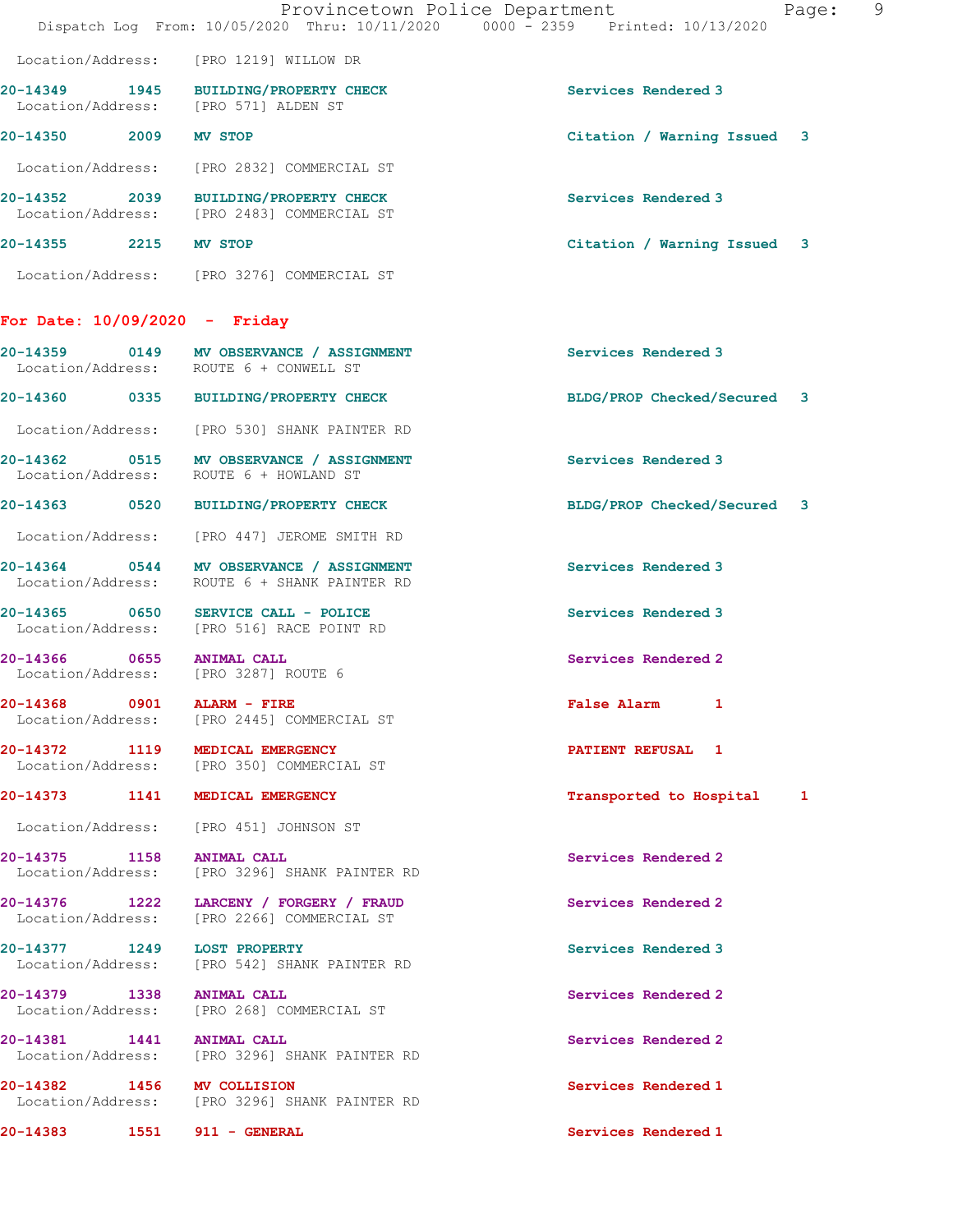|                                                        | Provincetown Police Department<br>Dispatch Log From: 10/05/2020 Thru: 10/11/2020 0000 - 2359 Printed: 10/13/2020 | Page:                       | 10 |
|--------------------------------------------------------|------------------------------------------------------------------------------------------------------------------|-----------------------------|----|
|                                                        | Location/Address: [PRO 2490] PROVINCELANDS RD                                                                    |                             |    |
|                                                        | 20-14384 1624 MV OBSERVANCE / ASSIGNMENT<br>Location/Address: [PRO 1892] SHANK PAINTER RD                        | Services Rendered 3         |    |
| 20-14387 1721 LOST IPHONE 6<br>Location/Address:       | [PRO 542] SHANK PAINTER RD                                                                                       | Services Rendered 3         |    |
|                                                        | 20-14388 1735 MEDICAL EMERGENCY                                                                                  | Transported to Hospital 1   |    |
|                                                        | Location/Address: [PRO 2585] PROVINCELANDS RD                                                                    |                             |    |
|                                                        | 20-14391 1956 MV OBSERVANCE / ASSIGNMENT<br>Location/Address: ROUTE 6 + SNAIL RD                                 | Services Rendered 3         |    |
| 20-14392 2012 MV STOP                                  |                                                                                                                  | Citation / Warning Issued 3 |    |
| Location/Address:                                      | [PRO 2513] ROUTE 6                                                                                               |                             |    |
| 20-14393 2029 MV STOP                                  | Location/Address: [PRO 2521] ROUTE 6                                                                             | <b>VERBAL WARNING 3</b>     |    |
|                                                        | 20-14394 2047 BUILDING/PROPERTY CHECK                                                                            | BLDG/PROP Checked/Secured 3 |    |
| Location/Address:                                      | [PRO 516] RACE POINT RD                                                                                          |                             |    |
|                                                        | 20-14395 2104 MV OBSERVANCE / ASSIGNMENT<br>Location/Address: SHANK PAINTER RD + BROWNE ST                       | Services Rendered 3         |    |
| 20-14397 2119                                          | MEDICAL EMERGENCY                                                                                                | Transported to Hospital 1   |    |
| Location/Address:                                      | [PRO 3222] ALDEN ST                                                                                              |                             |    |
| 20-14398 2148<br>Location/Address:                     | ALARM - FIRE<br>[PRO 4126] BRADFORD ST EXT                                                                       | Services Rendered 1         |    |
| 20-14399 2256 MV DISABLED<br>Location/Address: ROUTE 6 |                                                                                                                  | Services Rendered 2         |    |
| 20-14401 2343 MV STOP                                  | Location: [PRO 3431] LOPES SQUARE                                                                                | <b>VERBAL WARNING</b><br>3  |    |
|                                                        | 20-14402 2350 MV OBSERVANCE / ASSIGNMENT<br>Location/Address: [PRO 37] BRADFORD ST                               | Services Rendered 3         |    |
| For Date: $10/10/2020 -$ Saturday                      |                                                                                                                  |                             |    |
|                                                        | 20-14404 0036 MV OBSERVANCE / ASSIGNMENT<br>Location/Address: ROUTE 6 + HOWLAND ST                               | Services Rendered 3         |    |
|                                                        | 20-14405 0200 BUILDING/PROPERTY CHECK<br>Location/Address: [PRO 433] RYDER ST EXT                                | Services Rendered 3         |    |
| 20-14406 0204                                          | <b>BUILDING/PROPERTY CHECK</b>                                                                                   | BLDG/PROP Checked/Secured 3 |    |
| Location/Address:                                      | [PRO 1780] JOHNSON ST                                                                                            |                             |    |
| 20-14407 0207<br>Location/Address:                     | BUILDING/PROPERTY CHECK<br>[PRO 3259] MACMILLAN WHARF                                                            | Services Rendered 3         |    |
| 20-14408 0246<br>Location/Address:                     | MV OBSERVANCE / ASSIGNMENT<br>CONWELL ST + ROUTE 6                                                               | Services Rendered 3         |    |
|                                                        | 20-14409 0311 BUILDING/PROPERTY CHECK                                                                            | BLDG/PROP Checked/Secured 3 |    |
| Location/Address:                                      | [PRO 530] SHANK PAINTER RD                                                                                       |                             |    |
| 20-14410 0338                                          | BUILDING/PROPERTY CHECK                                                                                          | BLDG/PROP Checked/Secured 3 |    |
|                                                        | Location/Address: [PRO 413] CONWELL ST                                                                           |                             |    |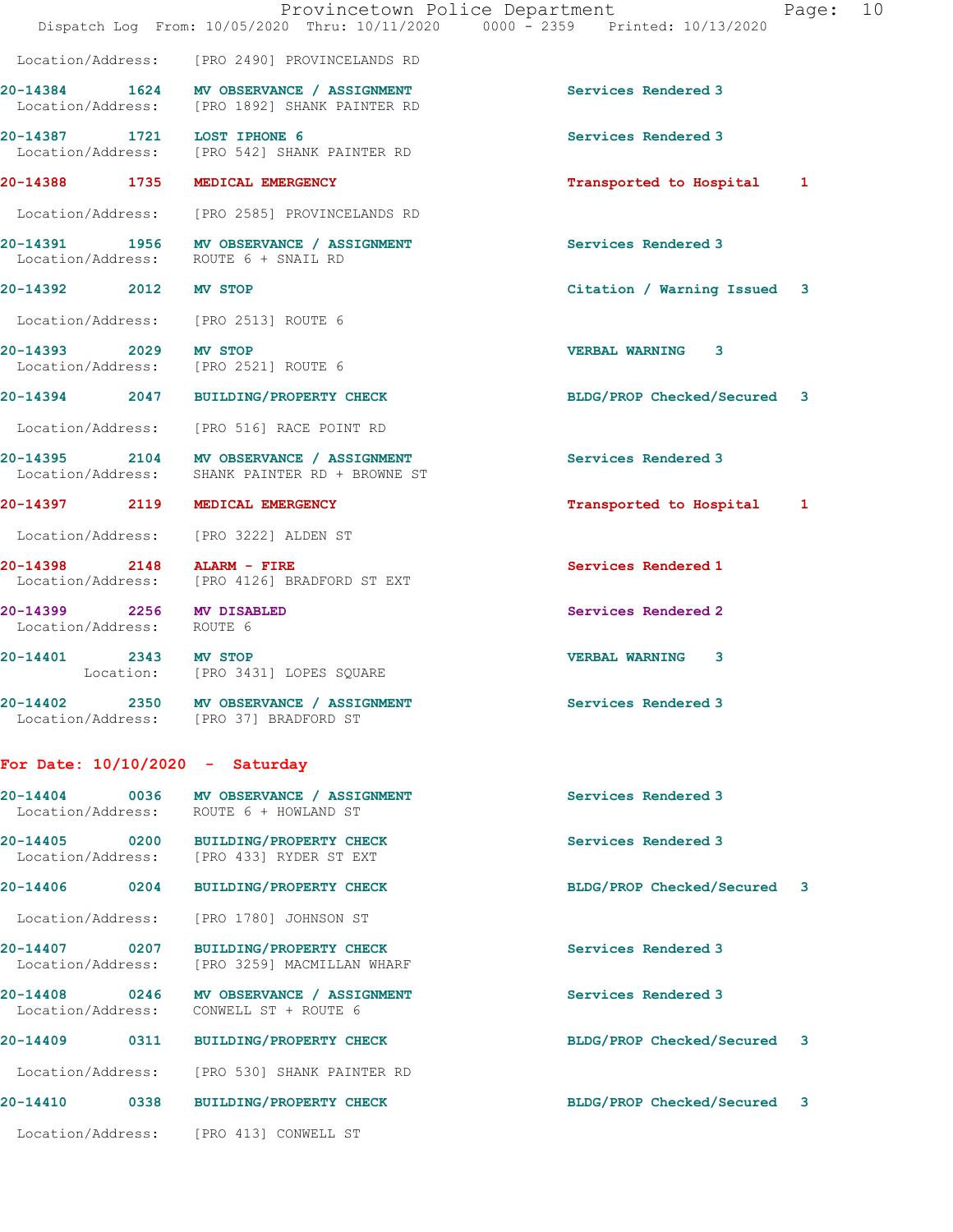|                               | Provincetown Police Department<br>Dispatch Log From: 10/05/2020 Thru: 10/11/2020 0000 - 2359 Printed: 10/13/2020 |                             | Page: 11 |  |
|-------------------------------|------------------------------------------------------------------------------------------------------------------|-----------------------------|----------|--|
|                               | 20-14411 0346 BUILDING/PROPERTY CHECK                                                                            | BLDG/PROP Checked/Secured 3 |          |  |
|                               | Location/Address: [PRO 512] PRINCE ST                                                                            |                             |          |  |
|                               | 20-14412 0422 BUILDING/PROPERTY CHECK                                                                            | BLDG/PROP Checked/Secured 3 |          |  |
|                               | Location/Address: [PRO 3703] ROUTE 6                                                                             |                             |          |  |
|                               | 20-14413 0514 MV OBSERVANCE / ASSIGNMENT<br>Location/Address: JEROME SMITH RD + SHANK PAINTER RD                 | Services Rendered 3         |          |  |
| Location/Address: SNAIL RD    | 20-14414 0556 MV OBSERVANCE / ASSIGNMENT                                                                         | Services Rendered 3         |          |  |
|                               | 20-14415 0634 SERVICE CALL - POLICE<br>Location/Address: [PRO 516] RACE POINT RD                                 | Services Rendered 3         |          |  |
|                               | 20-14416 0645 FOLLOW UP<br>Location/Address: [PRO 3287] ROUTE 6                                                  | Services Rendered 2         |          |  |
|                               | 20-14417 0758 GENERAL INFO<br>Location/Address: BRADFORD ST + COURT ST                                           | SPOKEN TO<br>3              |          |  |
|                               | 20-14418 0804 NOISE COMPLAINT<br>Location/Address: [PRO 2045] BAYBERRY AVE                                       | Services Rendered 3         |          |  |
|                               | 20-14420 0901 PARK, WALK & TALK<br>Location/Address: [PRO 564] BAYBERRY AVE                                      | Services Rendered 3         |          |  |
|                               | 20-14421 1002 ALARM - FIRE<br>Location/Address: [PRO 1665] CONWELL ST                                            | False Alarm 1               |          |  |
|                               | 20-14424 1110 911 - GENERAL<br>Location/Address: THISTLEMORE RD                                                  | Services Rendered 1         |          |  |
|                               | 20-14425 1116 PARKING COMPLAINT<br>Location/Address: [PRO 3771] COMMERCIAL ST                                    | <b>GONE ON ARRIVAL 3</b>    |          |  |
|                               | 20-14426 1117 LOST PROPERTY<br>Location/Address: [PRO 105] COMMERCIAL ST                                         | Services Rendered 3         |          |  |
| 20-14427<br>Location/Address: | 1123 MV STOP<br>ROUTE 6                                                                                          | <b>VERBAL WARNING 3</b>     |          |  |
|                               | 20-14428 1138 MV OBSERVANCE / ASSIGNMENT                                                                         | Citation / Warning Issued 3 |          |  |
|                               | Location/Address: ROUTE 6 + SNAIL RD                                                                             |                             |          |  |
| 20-14429 1139 MV STOP         |                                                                                                                  | Citation / Warning Issued 3 |          |  |
|                               | Location/Address: ROUTE 6 + HOWLAND ST                                                                           |                             |          |  |
|                               | 20-14433 1414 FIRE - STRUCTURE<br>Location/Address: [PRO 4090] COMMERCIAL ST                                     | Extinguished 1              |          |  |
|                               | 20-14434 1434 MEDICAL EMERGENCY                                                                                  | Transported to Hospital 1   |          |  |
|                               | Location/Address: [PRO 440] HARRY KEMP WAY                                                                       |                             |          |  |
| 20-14435 1446                 | SERVICE CALL - POLICE<br>Location/Address: [PRO 516] RACE POINT RD                                               | Services Rendered 3         |          |  |
| 20-14436 1516                 | <b>ANIMAL CALL</b><br>Location/Address: [PRO 3296] SHANK PAINTER RD                                              | Services Rendered 2         |          |  |
|                               | 20-14437 1536 MEDICAL EMERGENCY                                                                                  | Transported to Hospital 1   |          |  |
|                               | Location/Address: [PRO 440] HARRY KEMP WAY                                                                       |                             |          |  |
|                               | 20-14439    1639    LOST PROPERTY                                                                                | Services Rendered 3         |          |  |
|                               |                                                                                                                  |                             |          |  |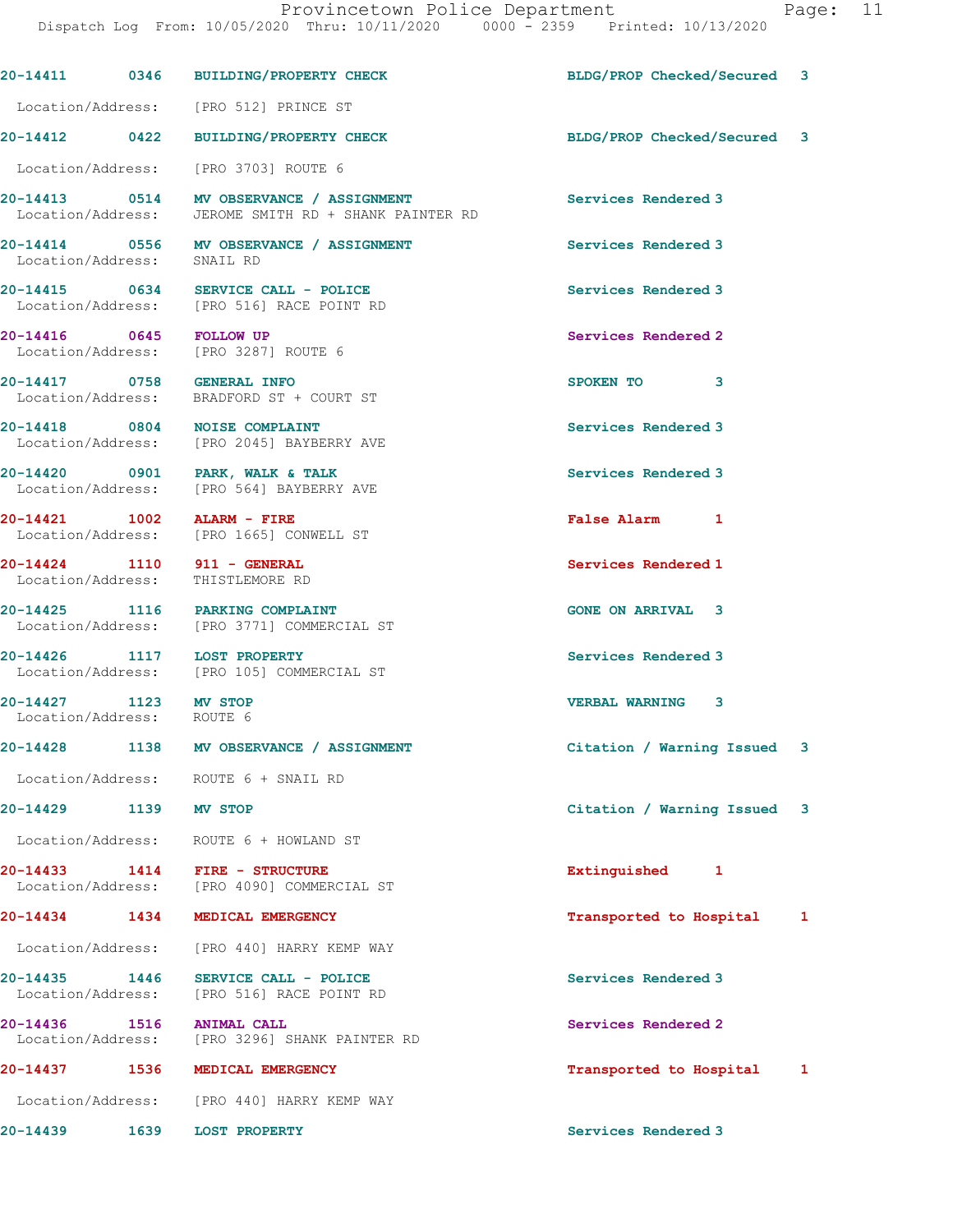|                                    |      | Provincetown Police Department<br>Dispatch Log From: 10/05/2020 Thru: 10/11/2020 0000 - 2359 Printed: 10/13/2020 |                             | Page: | 12 |
|------------------------------------|------|------------------------------------------------------------------------------------------------------------------|-----------------------------|-------|----|
|                                    |      | Location/Address: [PRO 132] COMMERCIAL ST                                                                        |                             |       |    |
| 20-14440 1641                      |      | 911 - GENERAL<br>Location/Address: [PRO 395] COMMERCIAL ST                                                       | SPOKEN TO<br>$\mathbf{1}$   |       |    |
|                                    |      | 20-14441   1642   911 - GENERAL<br>Location/Address: COMMERCIAL ST                                               | <b>SPOKEN TO</b><br>1       |       |    |
|                                    |      | 20-14442 1650 BUILDING/PROPERTY CHECK<br>Location/Address: [PRO 517] RACE POINT RD                               | Services Rendered 3         |       |    |
| 20-14443 1700 MV STOP              |      | Location/Address: [PRO 1845] BROWNE ST                                                                           | <b>VERBAL WARNING</b><br>3  |       |    |
| 20-14445 1726                      |      | MEDICAL EMERGENCY                                                                                                | Transported to Hospital 1   |       |    |
|                                    |      | Location/Address: [PRO 440] HARRY KEMP WAY                                                                       |                             |       |    |
| 20-14446 1734 MV STOP              |      | Location/Address: STANDISH ST + BRADFORD ST                                                                      | <b>VERBAL WARNING 3</b>     |       |    |
|                                    |      | 20-14451 1906 ASSIST CITIZEN                                                                                     | Referred to Other Agency    | 3     |    |
|                                    |      | Location/Address: [PRO 3259] MACMILLAN WHARF                                                                     |                             |       |    |
| Location/Address:                  |      | 20-14450 1917 MV OBSERVANCE / ASSIGNMENT<br>[PRO 1892] SHANK PAINTER RD                                          | Services Rendered 3         |       |    |
|                                    |      | 20-14452 1934 BUILDING/PROPERTY CHECK<br>Location/Address: [PRO 3163] WINTHROP ST                                | Services Rendered 3         |       |    |
| 20-14455 2028 MV STOP              |      | Location/Address: ROUTE 6 + HOWLAND ST                                                                           | <b>VERBAL WARNING 3</b>     |       |    |
|                                    |      | 20-14456 2041 BUILDING/PROPERTY CHECK<br>Location/Address: [PRO 2683] COMMERCIAL ST                              | Services Rendered 3         |       |    |
|                                    |      | 20-14457 2048 BUILDING/PROPERTY CHECK<br>Location/Address: [PRO 3430] COMMERCIAL ST                              | Services Rendered 3         |       |    |
| 20-14458 2124                      |      | <b>MV STOP</b><br>Location/Address: BRADFORD ST + THISTLEMORE RD                                                 | <b>VERBAL WARNING</b><br>3  |       |    |
|                                    |      | 20-14459 2159 MV OBSERVANCE / ASSIGNMENT<br>Location/Address: ROUTE 6 + SNAIL RD                                 | Services Rendered 3         |       |    |
|                                    |      | 20-14461 2225 PARKING COMPLAINT                                                                                  | Citation / Warning Issued 3 |       |    |
|                                    |      | Location/Address: [PRO 1508] BRADFORD ST                                                                         |                             |       |    |
| Location/Address:                  |      | 20-14462 2243 ALARM - GENERAL<br>BRADFORD ST                                                                     | False Alarm 1               |       |    |
| 20-14464                           | 2347 | <b>BUILDING/PROPERTY CHECK</b>                                                                                   | BLDG/PROP Checked/Secured 3 |       |    |
|                                    |      | Location/Address: [PRO 175] COMMERCIAL ST                                                                        |                             |       |    |
| For Date: $10/11/2020 -$ Sunday    |      |                                                                                                                  |                             |       |    |
| 20-14466 0020<br>Location/Address: |      | MV OBSERVANCE / ASSIGNMENT<br>ROUTE 6 + SHANK PAINTER RD                                                         | Services Rendered 3         |       |    |
| 20-14467 0101<br>Location/Address: |      | <b>NOISE COMPLAINT</b><br>[PRO 1408] OLD COLONY WAY                                                              | SPOKEN TO<br>3              |       |    |
| 20-14468                           |      | 0124 BUILDING/PROPERTY CHECK                                                                                     | BLDG/PROP Checked/Secured 3 |       |    |
|                                    |      | Location/Address: [PRO 99] COMMERCIAL ST                                                                         |                             |       |    |
| 20-14469                           | 0147 | BUILDING/PROPERTY CHECK                                                                                          | BLDG/PROP Checked/Secured 3 |       |    |
|                                    |      |                                                                                                                  |                             |       |    |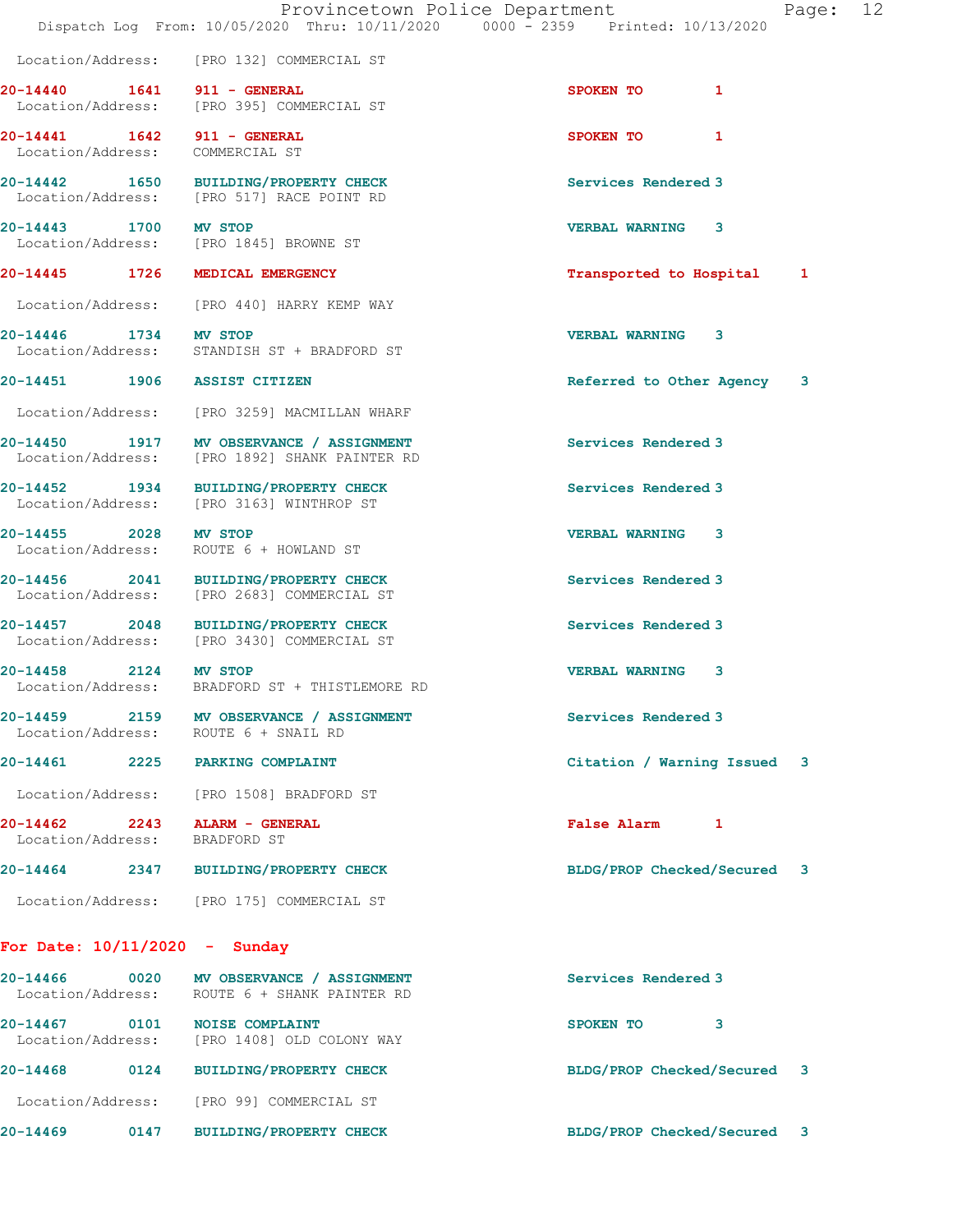|                                    | Location/Address: [PRO 569] WINSLOW ST                                                 |                             |  |
|------------------------------------|----------------------------------------------------------------------------------------|-----------------------------|--|
| 20-14470 0153                      | <b>BUILDING/PROPERTY CHECK</b><br>Location/Address: [PRO 1645] HARRY KEMP WAY          | Services Rendered 3         |  |
|                                    | 20-14471 0159 BUILDING/PROPERTY CHECK                                                  | BLDG/PROP Checked/Secured 3 |  |
|                                    | Location/Address: [PRO 488] MAYFLOWER ST                                               |                             |  |
| Location/Address:                  | 20-14472 0259 MV OBSERVANCE / ASSIGNMENT<br>ROUTE 6 + SNAIL RD                         | <b>Services Rendered 3</b>  |  |
|                                    | 20-14473 0327 BUILDING/PROPERTY CHECK                                                  | BLDG/PROP Checked/Secured 3 |  |
|                                    | Location/Address: [PRO 1778] SHANK PAINTER RD                                          |                             |  |
|                                    | 20-14474 0330 BUILDING/PROPERTY CHECK                                                  | BLDG/PROP Checked/Secured 3 |  |
|                                    | Location/Address: [PRO 545] SHANK PAINTER RD                                           |                             |  |
|                                    | 20-14475 0354 BUILDING/PROPERTY CHECK                                                  | BLDG/PROP Checked/Secured 3 |  |
|                                    | Location/Address: [PRO 516] RACE POINT RD                                              |                             |  |
|                                    | 20-14476 0452 MV OBSERVANCE / ASSIGNMENT<br>Location/Address: ROUTE 6 + SNAIL RD       | Services Rendered 3         |  |
| 20-14478 0531 GENERAL INFO         | Location/Address: [PRO 542] SHANK PAINTER RD                                           | Services Rendered 3         |  |
|                                    | 20-14477 0535 BUILDING/PROPERTY CHECK                                                  | BLDG/PROP Checked/Secured 3 |  |
| Location/Address:                  | [PRO 530] SHANK PAINTER RD                                                             |                             |  |
| 20-14480 0747<br>Location/Address: | <b>LOST PROPERTY</b><br>[PRO 542] SHANK PAINTER RD                                     | Services Rendered 3         |  |
| 20-14479 0815<br>Location/Address: | SERVICE CALL - POLICE<br>[PRO 516] RACE POINT RD                                       | Services Rendered 3         |  |
|                                    | 20-14481 0832 BUILDING/PROPERTY CHECK<br>Location/Address: [PRO 2483] COMMERCIAL ST    | Services Rendered 3         |  |
| 20-14483 0940 PARKING COMPLAINT    |                                                                                        | Citation / Warning Issued 3 |  |
|                                    | Location/Address: PEARL ST + BREWSTER ST                                               |                             |  |
|                                    | 20-14484 0952 ASSIST DEPARTMENT / MUTUAL AID<br>Location/Address: CONWELL ST + ROUTE 6 | Services Rendered 3         |  |
| 20-14486 1022 MV STOP              | Location/Address: RYDER ST + COMMERCIAL ST                                             | <b>VERBAL WARNING 3</b>     |  |
| 20-14488 1117 MV COLLISION         | Location/Address: [PRO 105] COMMERCIAL ST                                              | Services Rendered 1         |  |
| 20-14489 1309 ANIMAL CALL          | Location/Address: [PRO 865] COMMERCIAL ST                                              | Services Rendered 2         |  |
| 20-14490 1345 MV HIT & RUN         | Location/Address: [PRO 1932] CARVER ST                                                 | SPOKEN TO 2                 |  |
| 20-14491 1416 MEDICAL EMERGENCY    |                                                                                        | Transported to Hospital 1   |  |
|                                    | Location/Address: [PRO 864] COMMERCIAL ST                                              |                             |  |
|                                    | 20-14492 1424 BUILDING/PROPERTY CHECK<br>Location/Address: [PRO 2490] PROVINCELANDS RD | Services Rendered 3         |  |
| 20-14493 1445 MV COMPLAINT         |                                                                                        | Services Rendered 2         |  |